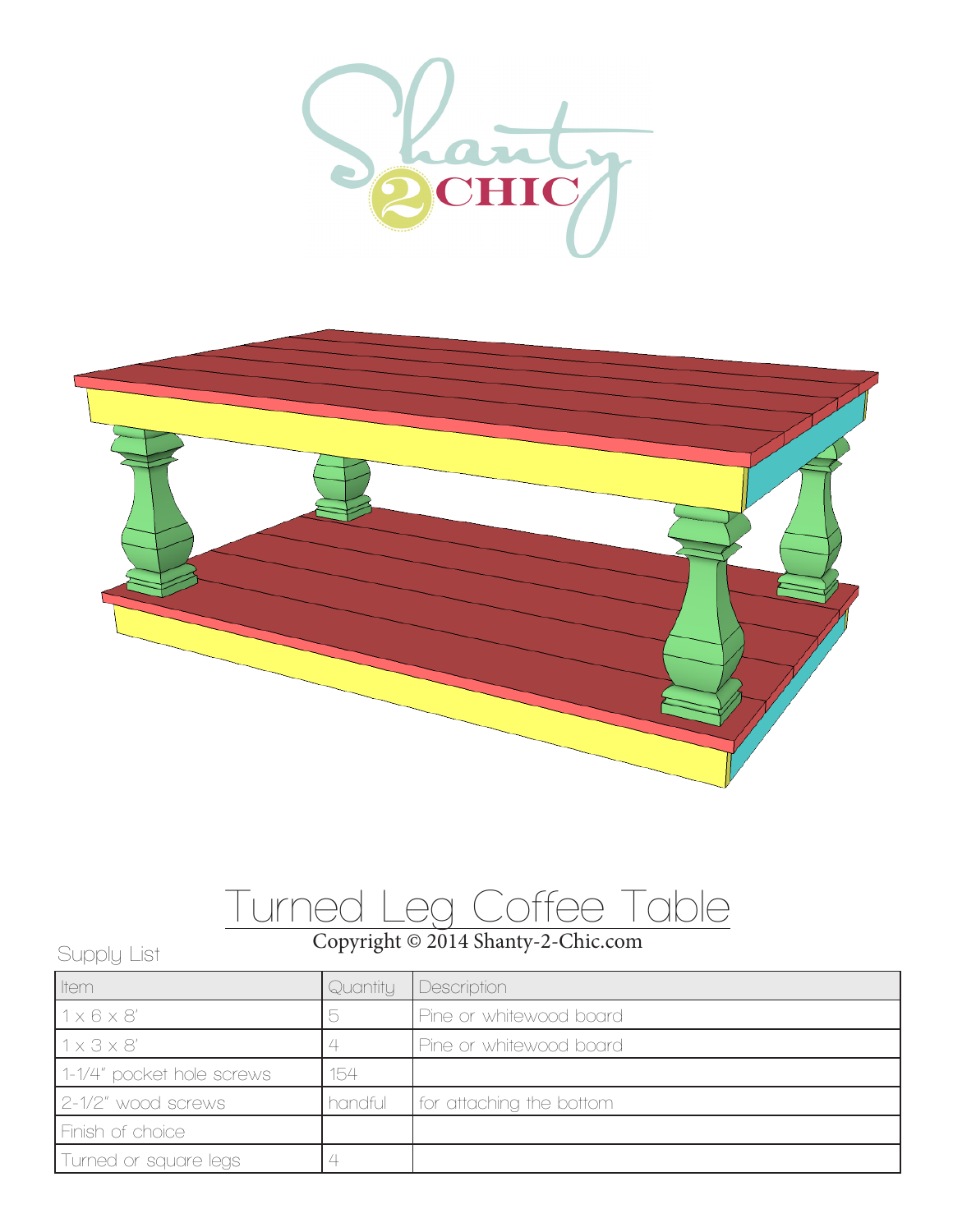Drill pocket holes for 1-1/4" pocket hole screws as indicated by the arrows. Drill pocket holes for 1-1/4"" pocket hole screws as indicated by the arrows.



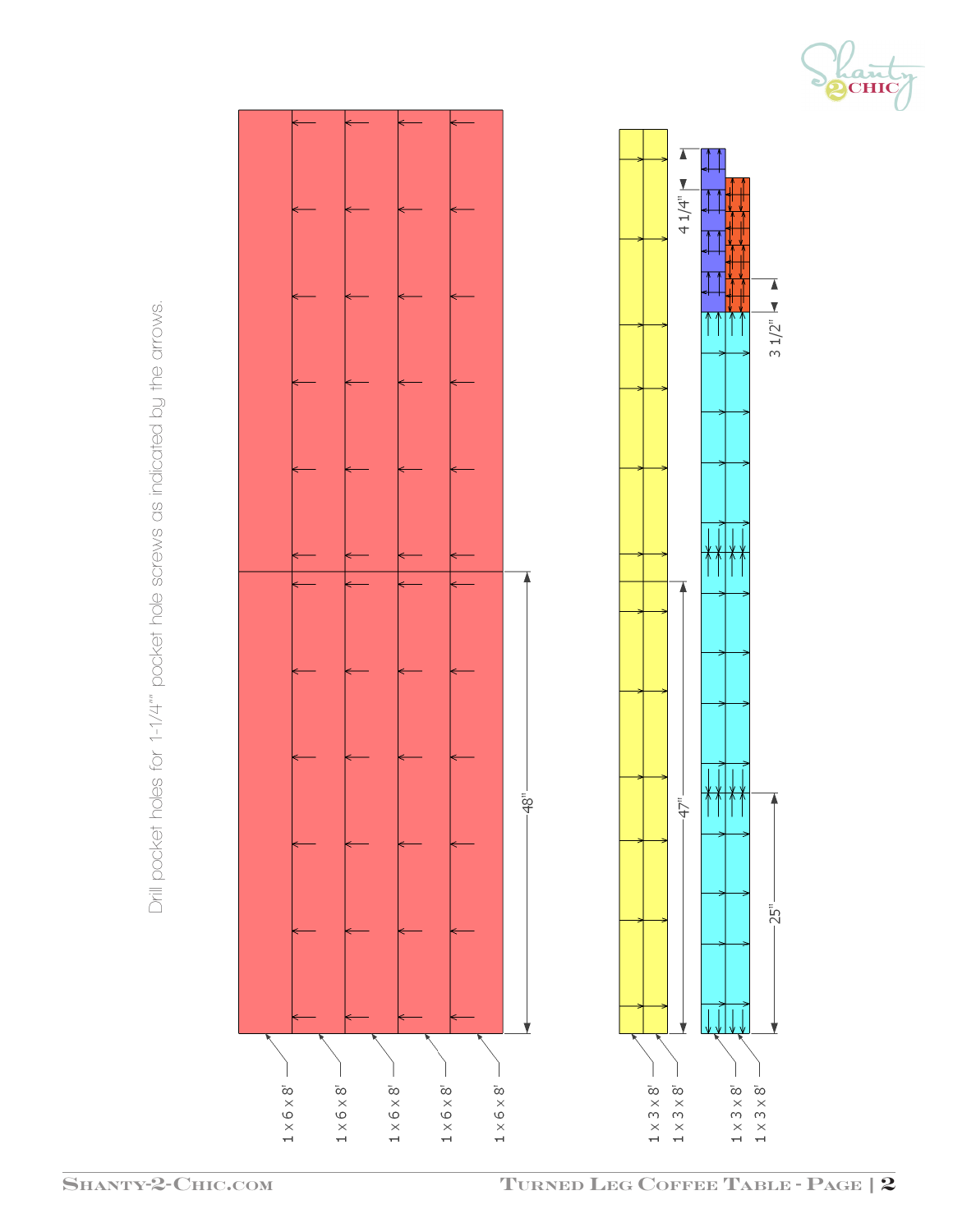



These pieces may be a little unclear in the cutting diagram. They need to form an L shape to completely cover two sides of your legs. Adjust the measurements to the size of your legs, drill the pocket holes as indicated by the arrows, and assemble one "L" for each leg. The leg is just in this image for reference. Do not attach the "L" to the leg yet.







Assemble the top and bottom shelf surfaces.with 1-1/4" pocket hole screws.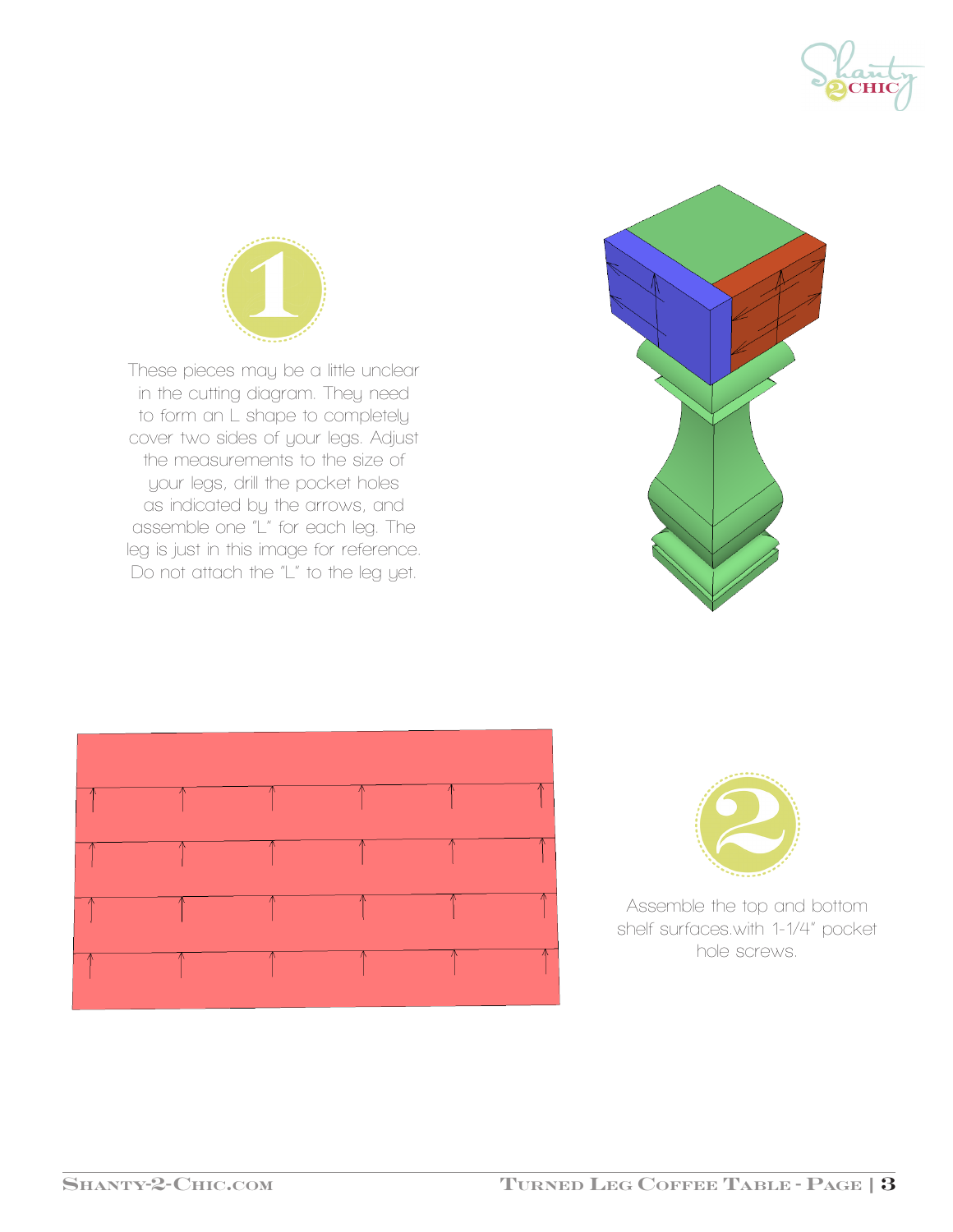



Assemble the two frames making sure the vertical pocket holes all face the same direction.







This table will be built upside down. Set the frames on the panels. Once the frame is centered screw it down with 1-1/4" pocket hole screws.



Install the legs onto one of the completed frame and panel assemblies. First, add glue to two sides of the legs that will touch the frame as well as the surface that touches the top panel. Then use glue and pocket hole screws to secure the L shaped brackets to the frame and the top panel. These should fit tightly against the leg and not allow any room for the leg to move. Once secured, predrill through each side of the L bracket and drive a couple 2-1/2" wood screws through the bracket and into the leg.